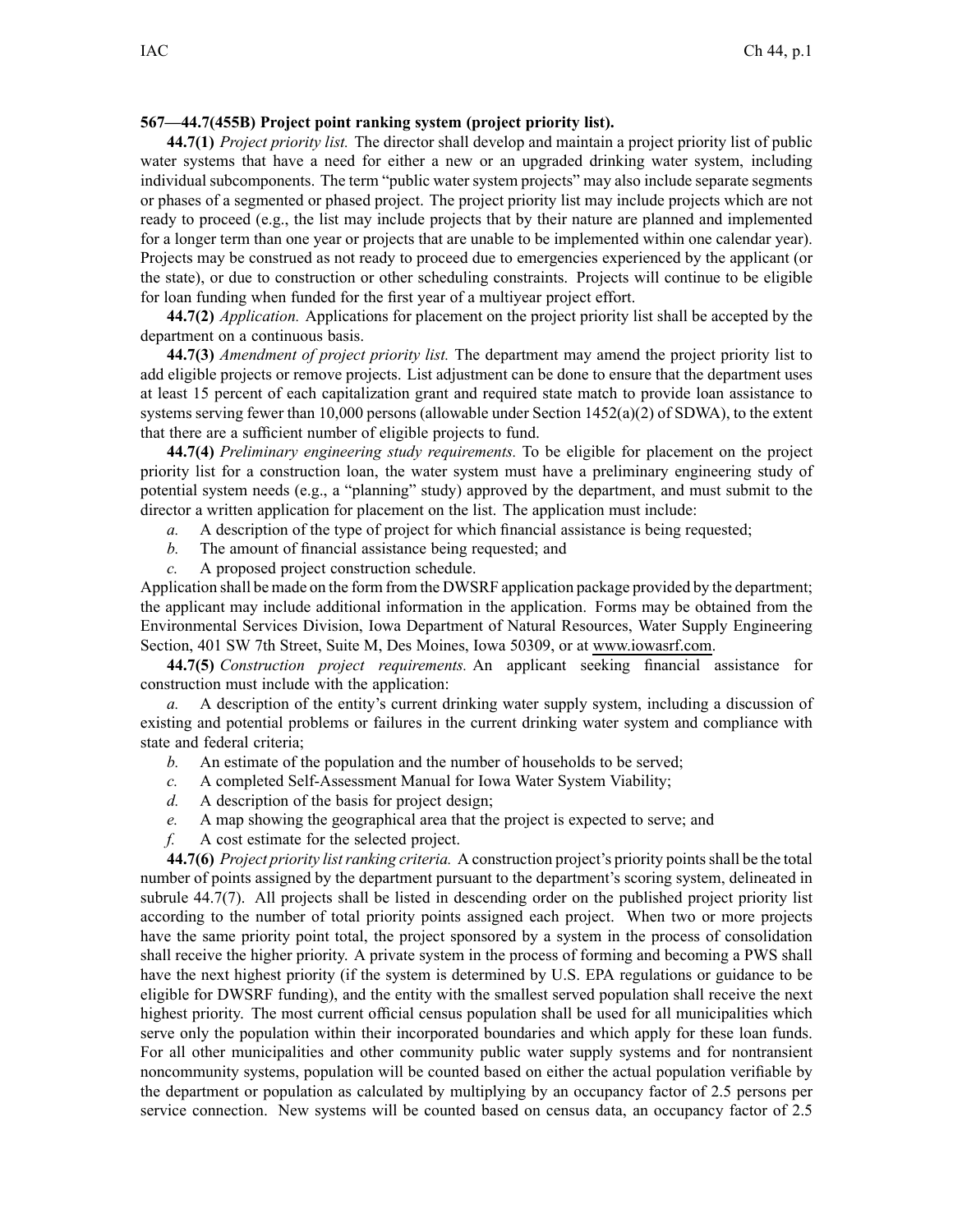persons per service connection, an occupancy factor of 2.5 persons per identifiable occupied building, or other means acceptable to the department. Funding shall be offered to the projects with highest rank on the project priority list, subject to the project's readiness to proceed, and shall proceed from the highest project downward, subject to availability of funds. The published project priority list shall also be included in the department's intended use plan (IUP), pursuan<sup>t</sup> to rule 567—44.8(455B). Projects involving <sup>a</sup> multiyear, phased effort may carry over their original priority point total from the previous year's application, provided that the project owner reapplies at each stage.

**44.7(7)** *Project priority list scoring criteria.* Eligible public drinking water supply projects shall be scored pursuan<sup>t</sup> to the following priority point scoring system.

## IOWA DWSRF PROJECT SCORING SYSTEM

(Multiple attributes within <sup>a</sup> lettered subcategory are not additive, but points are additive from other subcategories; consolidation/restructuring is an approved option to correct violations or "improve" treatment.)

| Scoring Criterion                                                                                                                                                                                                                                                                                                                                                                                                                                                                                                                                                                                | Points |  |
|--------------------------------------------------------------------------------------------------------------------------------------------------------------------------------------------------------------------------------------------------------------------------------------------------------------------------------------------------------------------------------------------------------------------------------------------------------------------------------------------------------------------------------------------------------------------------------------------------|--------|--|
| A. Human Health Risk-related Criteria (maximum of 60 points)                                                                                                                                                                                                                                                                                                                                                                                                                                                                                                                                     |        |  |
| Correction of acute MCL or Tier I treatment technique violation as defined in<br>1.<br>567—paragraph 42.1(2) "a" (fecal coliform, nitrate, nitrite, chlorine dioxide, turbidity,<br>CT corrective measures, and Giardia)                                                                                                                                                                                                                                                                                                                                                                         | 60     |  |
| Correction of nonacute MCL violation (IOCs excluding acute contaminants,<br>$\overline{2}$ .<br>radionuclides, SOCs, VOCs)                                                                                                                                                                                                                                                                                                                                                                                                                                                                       | 50     |  |
| 3. Correction of an expected MCL or treatment technique violation (acute or nonacute)                                                                                                                                                                                                                                                                                                                                                                                                                                                                                                            | 45     |  |
| 4. Correction of Tier II treatment technique violation as defined in 567—paragraph<br>42.1(3) "a" (Pb/Cu corrective measures, disinfection byproduct precursor removal)                                                                                                                                                                                                                                                                                                                                                                                                                          | 40     |  |
| 5. Mitigation of an imminent threat from groundwater contamination (from UST site,<br>from CERCLA site, from uncontrolled site)                                                                                                                                                                                                                                                                                                                                                                                                                                                                  | 35     |  |
| Connection of individual residences to PWS to eliminate use of contaminated<br>6.<br>individual private wells (bacterial, nitrate, radionuclide, or IOC/VOC/SOC well<br>contamination all eligible)                                                                                                                                                                                                                                                                                                                                                                                              | 35     |  |
| 7. Replacement of asbestos cement pipe (replace at least 200 feet of pipe)                                                                                                                                                                                                                                                                                                                                                                                                                                                                                                                       | 15     |  |
| B. Infrastructure and Engineering-related Improvement Criteria (maximum of 35 points)                                                                                                                                                                                                                                                                                                                                                                                                                                                                                                            |        |  |
| 1. Development of system redundancy and additional source to meet peak day demand<br>with largest well or intake out of service; plant process rehabilitation (made to ensure<br>redundancy of treatment units to protect against acute or chronic MCL with system's<br>largest treatment unit out of service); water storage improvements (system reliability<br>enhancement-to increase effective storage to Average Daily Demand, including either<br>at-ground or elevated storage); pumping improvements meeting hydraulic and Ten-State<br>Standard requirements for Average Daily Demand. | 35     |  |
| 2. Water systems over capacity expansion. Points are allowable only when system<br>is operating at 85% or more of system design capacity. Source, plant, or distribution<br>system improvements for system expansion are all eligible under this category.                                                                                                                                                                                                                                                                                                                                       | 30     |  |
| 3. Pressure and other distribution system improvements, including pump upgrades,<br>pipe looping, valves, fittings, line replacement, hydrants, pumping stations, and water<br>meters                                                                                                                                                                                                                                                                                                                                                                                                            | 20     |  |
| 4. Treatment plant improvements, excluding operation and maintenance costs                                                                                                                                                                                                                                                                                                                                                                                                                                                                                                                       | 15     |  |
| 5. Provision of emergency power/emergency pumping capacity including purchase of<br>diesel generators or installation of automatic switching systems                                                                                                                                                                                                                                                                                                                                                                                                                                             | 15     |  |
| 6. Security improvements (fencing, lighting, video surveillance, locks, access control)                                                                                                                                                                                                                                                                                                                                                                                                                                                                                                          | 10     |  |
| C. Affordability Criteria (maximum of 10 points)                                                                                                                                                                                                                                                                                                                                                                                                                                                                                                                                                 |        |  |
| System serves low-income population (Community Development Block Grant<br>1.<br>(CDBG) Iowa Department of Economic Development (IDED) Low-Moderate Income<br>Criteria (LMI))                                                                                                                                                                                                                                                                                                                                                                                                                     | 10     |  |